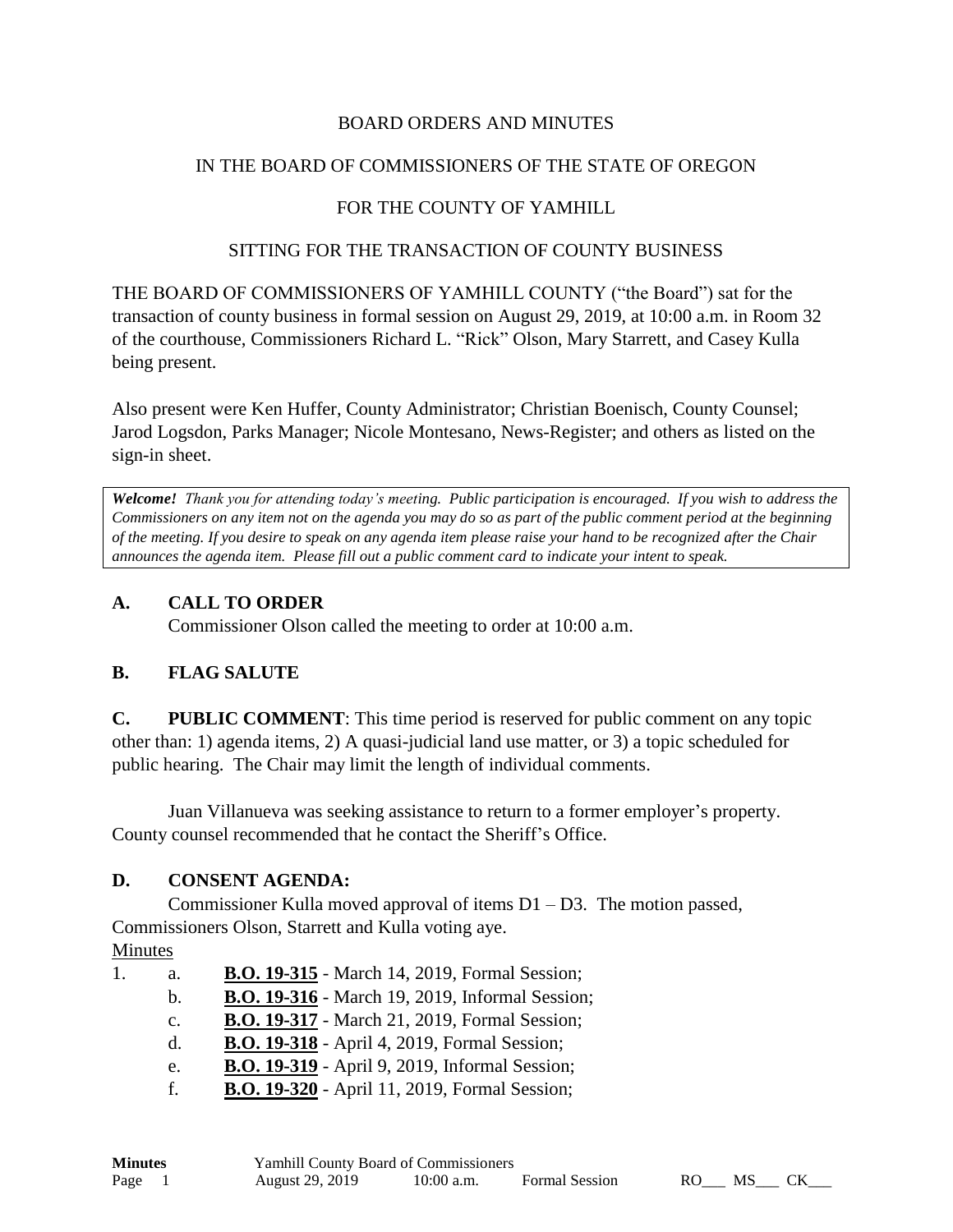## Contracts & Grants

2. **B.O. 19-321** - Approval of an agreement between Yamhill County Public Health and the Oregon Health Authority (OHA) (B.O. 19-125) for the AmeriCorps Volunteer in Service to America (VISTA)/Oregon Public Health Partnership Project for work related to the Comprehensive Community Health Improvement Plan with a total cash match of \$17,145 for funding of the VISTA member.

3. **B.O. 19-322** - Approval of a lease agreement between Yamhill County and Hardrock Enterprises, LLC. for storage units #1, #2  $\&$  #3 located at 712 E. 14<sup>th</sup> Street, Newberg, Oregon, retroactive to November 1, 2017 with two one-year renewal terms through October 30, 2021. Initial term rental rate in the amount of \$8,645 and additional terms upon renewal in the amount of \$9,070.

# **E. OLD BUSINESS:** None.

# **F. OTHER BUSINESS** (Add-ons and non-consent items):

1. **B.O. 19-323** - Consideration of approval of Amendment #2 to an agreement between Yamhill County and WHPacific, Inc. (B.O. 19-10) to change the completion date to no later than February 2020 for consulting engineering services for the Stag Hollow Creek (Laughlin Road) Bridge replacement project.

Commissioner Starrett moved approval of item F1. The motion passed, Commissioners Olson, Starrett and Kulla voting aye.

# **G. PUBLIC HEARINGS:** None.

# **H. EXECUTIVE SESSION:**

1. Executive session pursuant to ORS 192.660(2)(e) to conduct deliberations with persons designated by the governing body to negotiate real property transactions.

The Board recessed at 10:07 a.m. to convene an executive session and reconvened at 10:18 a.m. with no final decisions made and the sense of the Board conveyed to staff.

# **I. ANNOUNCEMENTS:**

1. For information on county advisory committee vacancies, please refer to the county's website, [https://www.co.yamhill.or.us/content/board-commissioners-committees,](https://www.co.yamhill.or.us/content/board-commissioners-committees) or call the Board of Commissioners' office at 503-434-7501 or 503-554-7801 (toll-free from Newberg).

2. For questions regarding accessibility or to request an accommodation contact the Board of Commissioners' office at (503)-434-7501 or (503)-554-7801 (toll-free from Newberg) or email at [bocinfo@co.yamhill.or.us](mailto:bocinfo@co.yamhill.or.us)